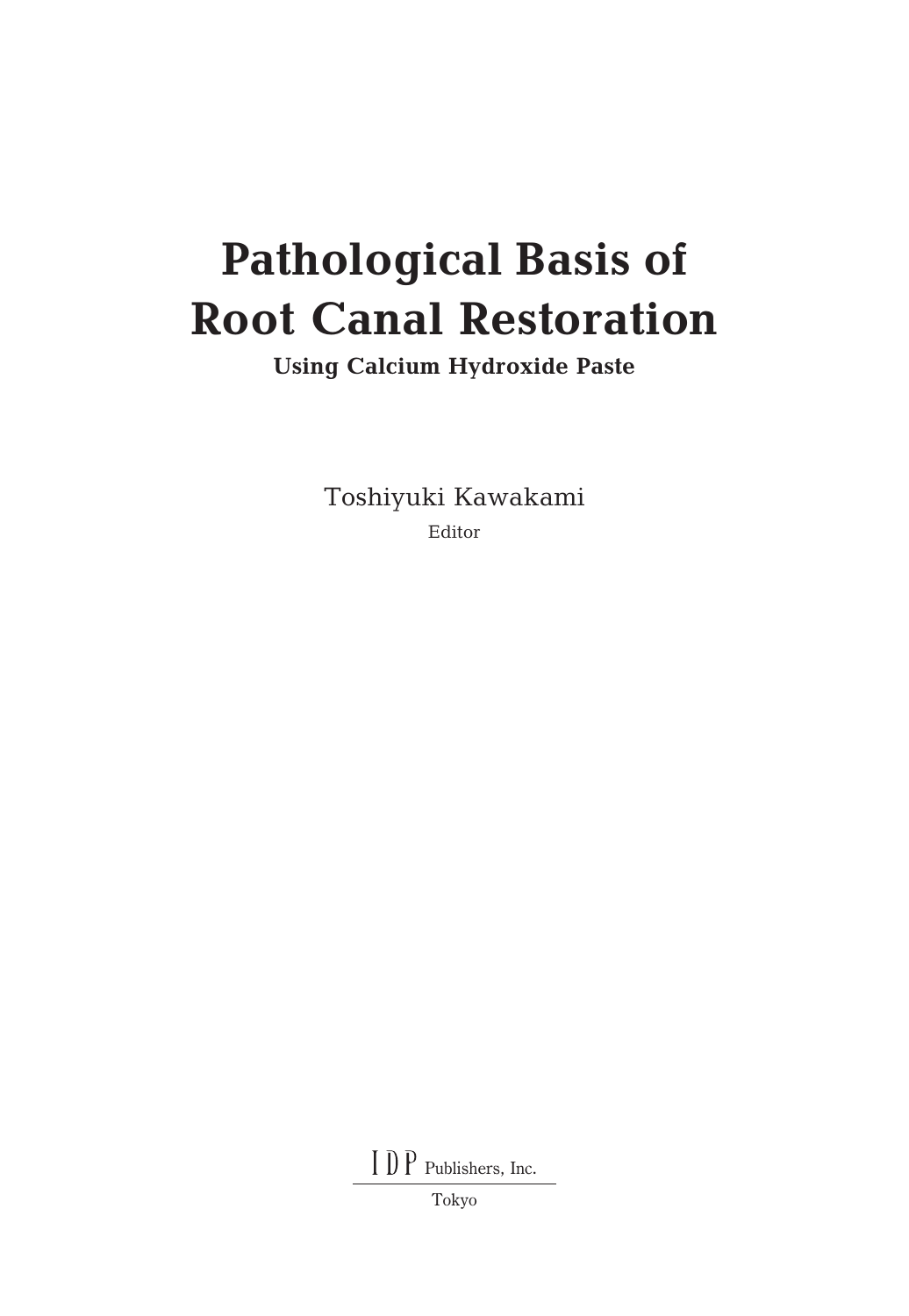# **Pathological Basis of Root Canal Restoration**

#### **Using Calcium Hydroxide Paste**

#### **Editor**

Toshiyuki Kawakami, MSc, PhD, Professor, Hard Tissue Pathology Unit, Matsumoto Dental University Institute for Oral Science

#### **Contributors (alphabetical order)**

- Motoyoshi Antoh, DDS, PhD, Department of Oral Pathology, Matsumoto Dental University School of Dentistry
- Tomohiro Fuchino, DDS, PhD, Department of Pediatric Dentistry, Tokyo Dental College
- Hiromichi Fujii, DDS, PhD, Department of Pediatric Dentistry, Tokyo Dental College
- Hiromasa Hasegawa, DDS, PhD, Department of Oral Pathology, Matsumoto Dental University School of Dentistry
- Toshiyuki Kawakami, MSc, PhD, Hard Tissue Pathology Unit, Matsumoto Dental University Institute for Oral Science
- Yukio Machida, DDS, PhD, Emeritus Professor, Tokyo Dental College
- Takahiro Mizutani, DDS, PhD, Department of Pediatric Dentistry, Tokyo Dental College
- Chihito Nakamura, DDS, PhD, Department of Oral Pathology, Matsumoto Dental University School of Dentistry
- Keisuke Nakano, DDS, MSc, PhD, Department of Oral Pathology, Matsumoto Dental University School of Dentistry
- Takanaga Ochiai, DDS, PhD, Department of Oral Pathology, Matsumoto Dental University School of Dentistry
- Masahiro Sato, DDS, PhD, Department of Endodontics and Operative Dentistry, Matsumoto Dental University School of Dentistry

Toshiyuki Shibuya, DDS, PhD, Department of Conservative Dentistry, Tokyo Dental College

Noriyuki Takei, DDS, Department of Oral Pathology, Matsumoto Dental University School of Dentistry

Shinzo Teramoto, DDS, PhD, Department of Conservative Dentistry, Tokyo Dental College

- Mihoko Tomida, DDS, PhD, Department of Oral Physiology, Matsumoto Dental University School of Dentistry
- Toshiro Yumii, DDS, PhD, Department of Conservative Dentistry, Tokyo Dental College

#### **Language Editor**

David M Carlson, MA, Professor

Laboratory of English Education, Matsumoto Dental University School of Dentistry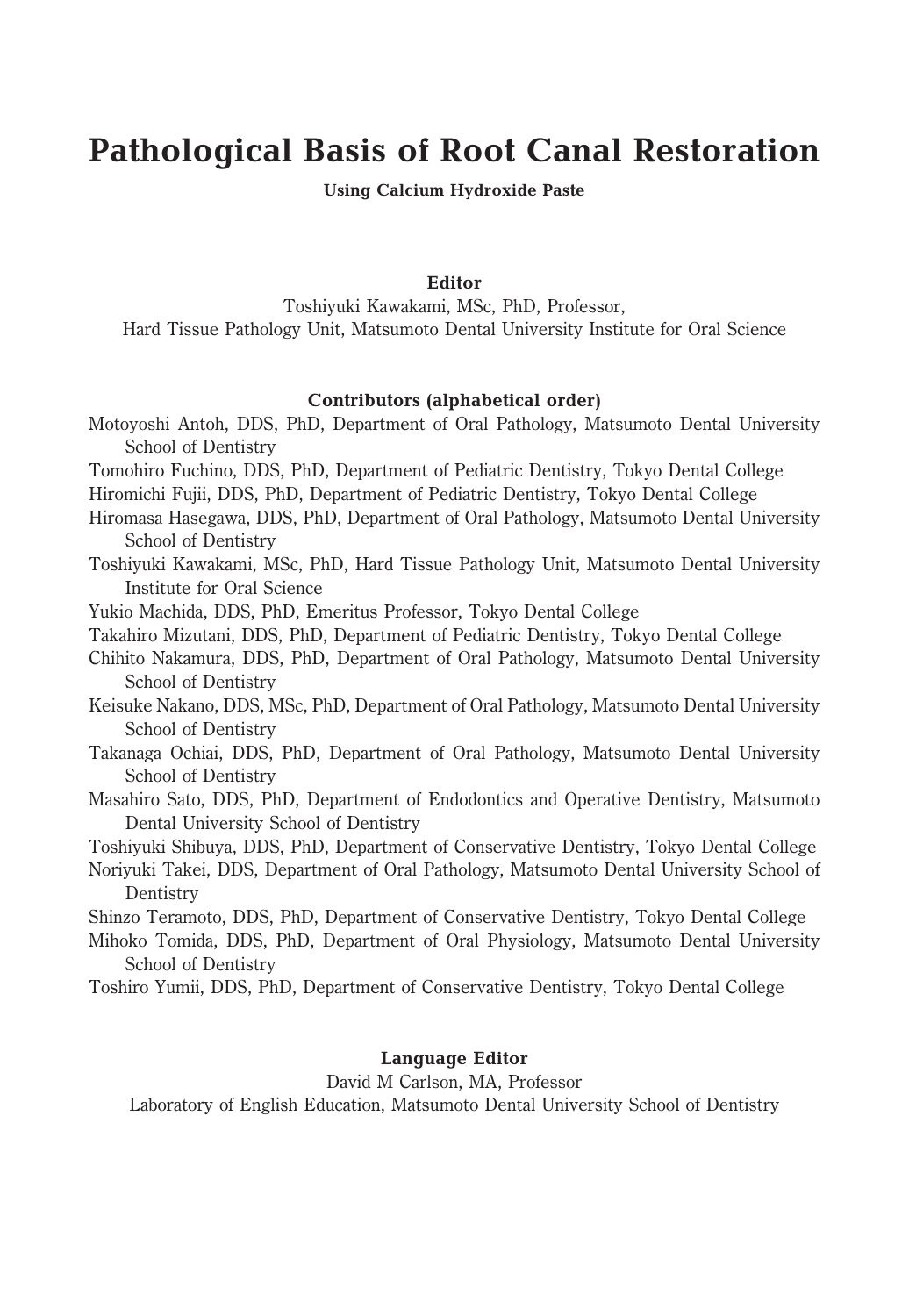## **Preface**

For root canal restoration performed after endodontic treatment, calcium hydroxide has been used for many years, and many related products are commercially available. Numerous research studies of root canal restoration based on animal experiments have been published in scientific journals, and the results indicate that there is a pathological background to root canal restoration. However, despite a careful search of the literature, I have been unable to locate detailed descriptions of animal experiments regarding tissue reactions and the fate of the root canal filling materials. Furthermore, there seem to be no detailed textbook descriptions of the histopathological results of animal experiments.

My goal in publishing this collection of articles on the pathological basis of root canal restoration using calcium hydroxide paste is to help clinical dentists understand that reactions can be induced in the periodontal tissue around the root apex by root canal filling materials. I have carried out work on this particular theme throughout my 35-year research career, first in the Department of Oral Pathology at Matsumoto Dental University under Shigeo Eda (now Professor Emeritus), and presently in the Hard Tissue Pathology Unit of the Matsumoto Dental University Institute for Oral Science. I believe that the study of the pathological background of root canal filling following endodontic treatment is an important topic for dental students to consider, and the contents of this book offer useful findings based on studies of the histopathological background of root canal restoration.

The article in Chapter 1 serves as an introduction to the topic, and it provides an outline of endodontic treatment and root canal filling, and includes comments on the use of materials. Chapters 2 to 5 are based on comparative examination results. Chapter 2 describes the subcutaneous tissue reactions elicited by embedded root canal filling paste, using experimental rats and mice. Topics covered include resorption of, phagocytosis of, and calcification due to the materials in the embedding site. Chapter 3 provides research results on the fate of embedded calcium hydroxide paste components in the animal (rat) body. Chapter 4 describes injury and recovery reactions due to the penetration of root canal material into the mandibular canals of dogs. Chapter 5 describes the tissue reactions of the periapical tissues after root canal filling of deciduous teeth of dogs using calcium hydroxide paste. This includes histopathological and electron-microscopic examination results. Furthermore, the cytological nature of the foreign body giant cells for phagocytosis of hydroxyapatite is described.

Chapters 6 to 13 are more clinically oriented. In Chapter 6, the histopathological results of deciduous teeth of dogs are described. Chapter 7 presents the research results of a clinical and x-ray examination study of human deciduous teeth. Chapter 8 concerns animal experiments on root canal therapy for infected non-vital permanent teeth having incompletely formed roots, while Chapter 9 concerns clinical and x-ray observations of root canal therapy in permanent teeth with incompletely formed roots. Chapter 10 describes the histopathological evaluation of root canal filling material using dogs, and Chapter 11 presents the histopathological evaluation of combined root canal filling in dogs. Chapter 12 is the histopathological examination of a 'simultaneously folded' method with paste combined root canal filling methods in dog's teeth. The final section, Chapter 13, offers a case presentation of aged patients treated using calcium hydroxide paste.

I hope that this work provides dental students with an understanding of the biological basis of root canal filling. Moreover, I also hope that this book may be of use to clinicians engaged in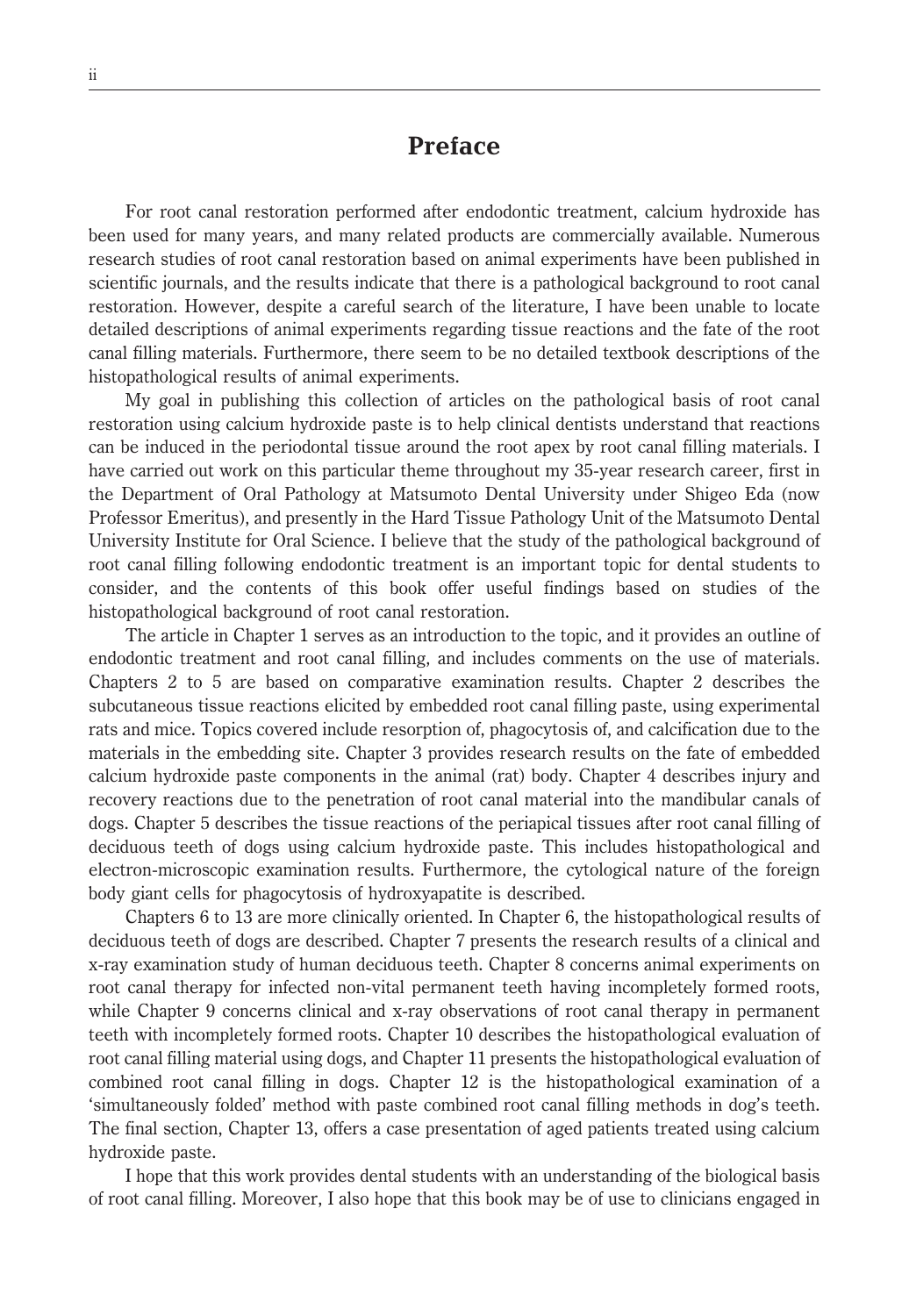daily dental examination.

On the First Day of Spring, 2012

#### **Toshiyuki Kawakami**

Hard Tissue Pathology Unit, Graduate School of Oral Medicine, and Institute for Oral Science, Matsumoto Dental University, Shiojiri, 399-0781 Japan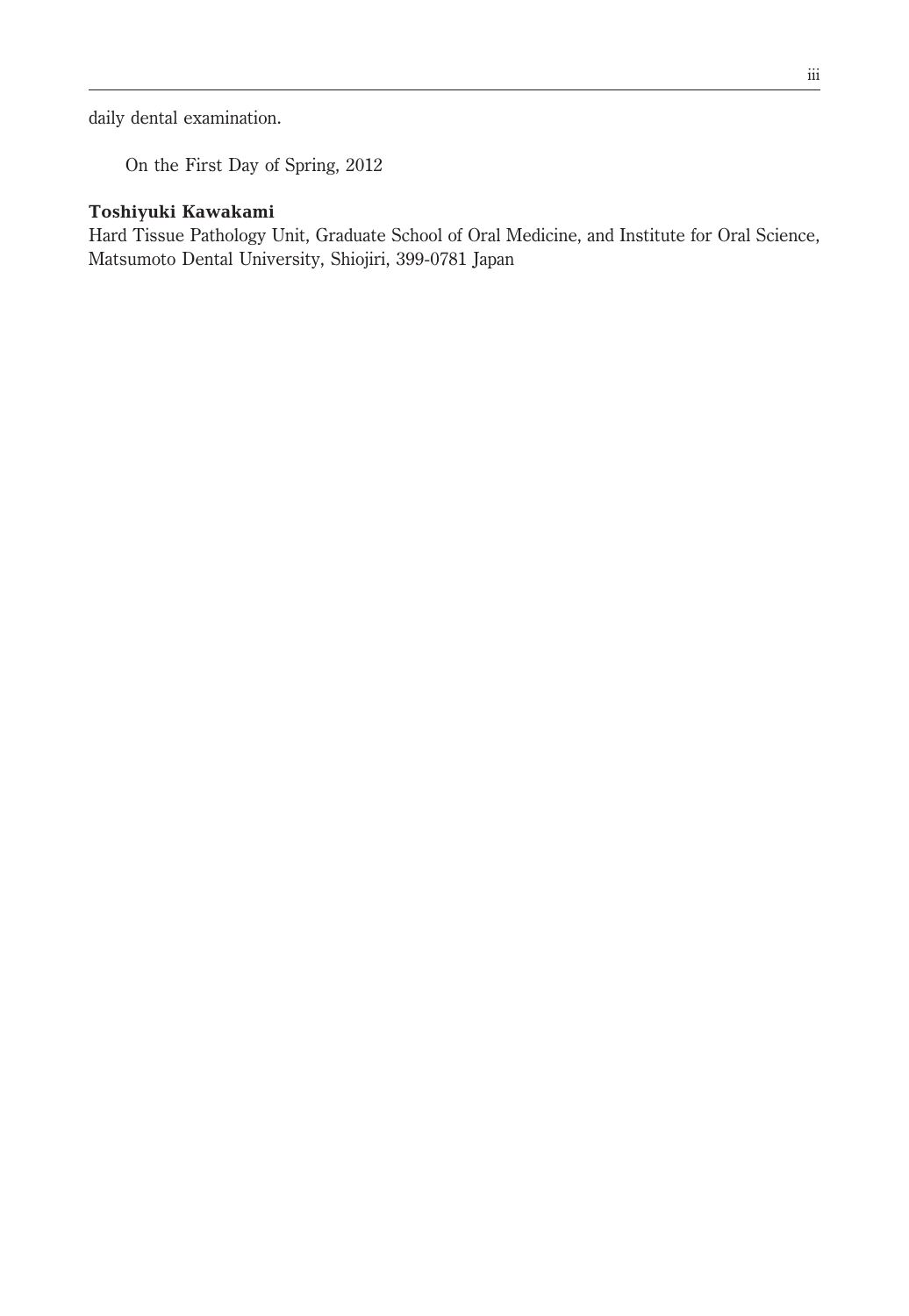### **Acknowledgments**

The experimental work which made this book possible was supported by Special Grants from the Matsumoto Dental University; a Grant-in-Aid for Scientific Research (KAKENHI) from the Ministry of Education, Culture, Sports, Science and Technology, Japan (MEXT); and a Grant-in-Aid for Scientific Research (KAKENHI) from the Japan Society for Promotion of Science (JSPS). For the laboratory space and services, and for routine maintenance, I am deeply indebted to Matsumoto Dental University.

In compiling this work, my task was comparatively easy since our research has all been previously published, and since this was the effort of many, including the present staff of the Hard Tissue Pathology Unit, Matsumoto Dental University Institute for Oral Science; and the staff of the Department of Oral Pathology, Matsumoto Dental University School of Dentistry. Members of the latter department include Dr Hiromasa Hasegawa, Professor; Dr Keisuke Nakano, Associate Professor; Dr Chihito Nakamura, Assistant Professor; Dr Motoyoshi Antoh, Assistant Professor; Dr Noriyuki Takei, Assistant Professor; and Dr Takanaga Ochiai, Assistant Professor. In addition, the research contributions includes that of many other staff members, too numerous to mention, from the Department of Oral Pathology and the Hard Tissue Pathology Unit of the Institute for Oral Science.

Moreover, additional collaborators were invited to contribute to this work, including Dr Mihoko Tomida, Associate Professor in the Department of Oral Physiology at Matsumoto Dental University School of Dentistry, and Dr Masahiro Sato, Assistant Professor in the Department of Endodontics and Operative Dentistry at Matsumoto Dental University School of Dentistry. Their work comprises Chapters 1 to 5 and 13, and these investigations were carried out in the Hard Tissue Pathology Unit and in the Department of Oral Pathology, with most of the results dealing with the fundamentals of root canal filling. In using laboratory dogs for conservative dentistry research, I received cooperation from three longtime colleagues—Drs Shinzo Teramoto, Toshiyuki Shibuya and Toshiro Yumii of the Department of Conservative Dentistry, Tokyo Dental College. Their work comprises Chapters 10, 11 and 12.

Moreover, the examination into the clinico-pathological results of root canal filling for deciduous and immature permanent teeth of dogs and humans was led by Dr Yukio Machida, Professor Emeritus at Tokyo Dental College; his work makes up Chapters 6 to 9.

The research data provided by Dr Tomohiro Fuchino, Dr Takaya Mizutani, and Dr Hiromichi Fujii, Assistant Professor in the Department of Pediatric Dentistry at Tokyo Dental College makes up four chapters.

I am deeply thankful to the Language Editor, Mr David M Carlson, Professor of English at Matsumoto Dental University School of Dentistry.

The publication of this book, by IDP Publishing, Inc., came about thanks to the kind introduction of Mr Hiroshi Ozawa of MDU Press, who was involved in the production of this book from the planning stage. I would especially like to express my gratitude to Mr Isao Izumi, President of IDP Publishing, Inc., for kindly agreeing to publish this work. Fujiwara Printing Co., Inc, located here in Matsumoto, took charge of the actual printing; I am thankful to Mr Nagaharu Ushikoshi of the Sales Department, and to Mr Takamichi Fujiwara of the Production Control Department. Moreover, Mr Tadao Nishiyama, a classmate of mine from high school, by chance, cooperated on this work, and I wish to expresses my gratitude to him, as well.

And finally, I wish to offer my sincere thanks to Mr Hideshi Yano, President of Neo Dental